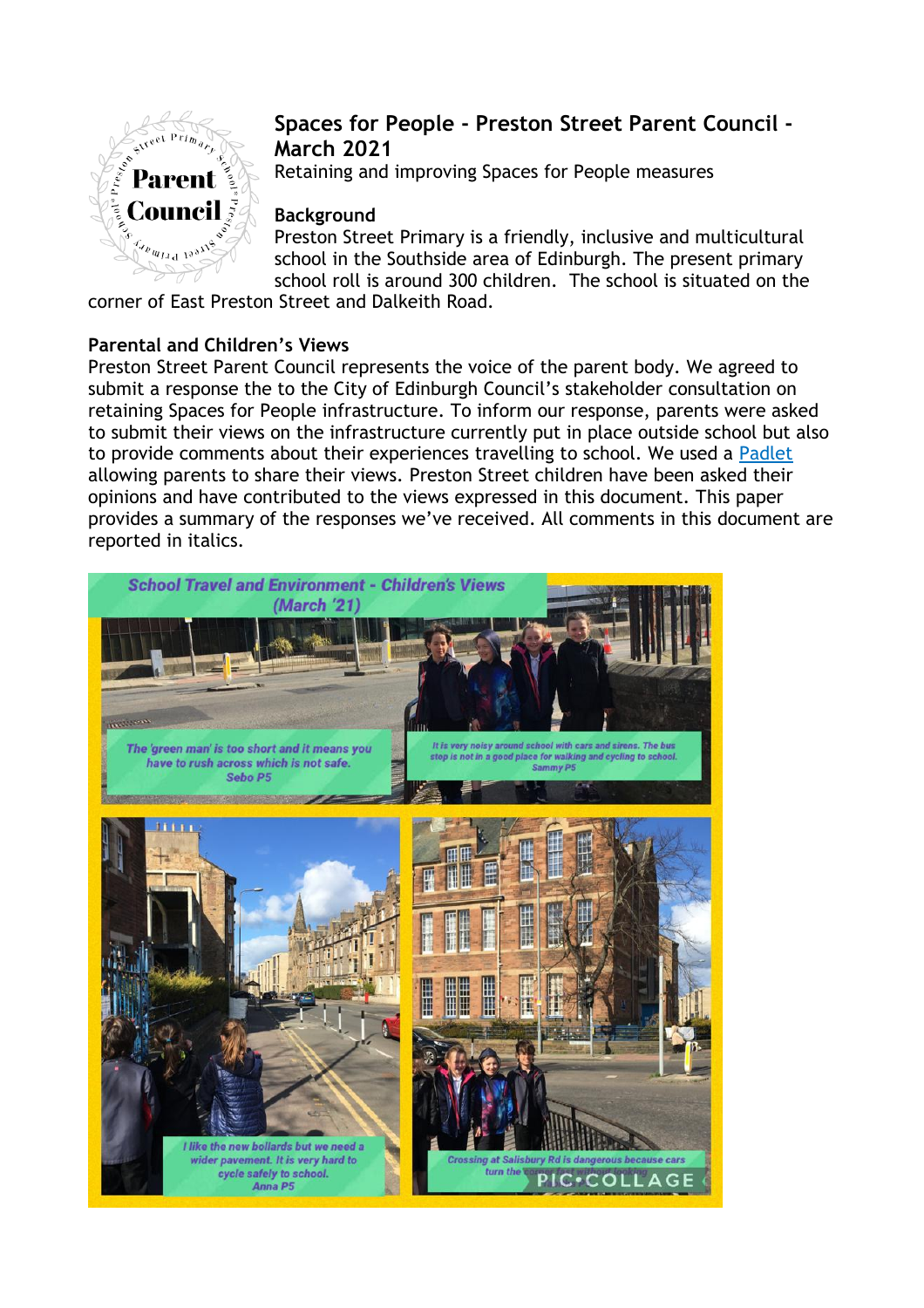## **Provision around Preston Street Primary School**

**Spaces for People provision:** Protected areas were installed on Dalkeith Road and East Preston Street in Autumn 2020 to allow parents and children more space to congregate on the pavement and to use sections of the road to help social distance.

Parents strongly support the segregated space and would like to see the permanent widening of the pavement to two meters adjacent to the school on East Preston Street and Dalkeith Road. Additionally, the widened area should be extended to cover the corner where people crowd at the pedestrian crossing. We believe that continuous widened pavements should be built into all road corners in the vicinity of the school, to tightened the corners and reduce the opportunities for vehicles to take them at speed.

*"The buffer between the pavement and road is great and I would like to see this space permanently given over to provide a safe, shared pedestrian/cycle area for accessing the school."*

*"The buffers around the school are excellent, and should not be removed after the pandemic period. When they are formalised, the kerb should also curve around the corner at the crossing, where people gather at pick-up and drop-off times."*

*"I would like to see the pavement widened permanently, as the current compromise means we are encouraging children to step off the pavement into the road."*

*"I like the new bollards but we need a wider pavement. It is very hard to cycle safely to school."* - Anna P5

Further suggestions included the incorporation of a green buffer, of grass or trees, to give people space and to help improve local air quality.

*"There is actually space (what was previously a second traffic lane) to incorporate a green buffer between road and widened pavement with grass and trees which would improve air quality at the school."*

#### **Parkside Terrace bus stop**

Parents commented on the location of the bus stop opposite Parkside Terrace. Its current position with the Spaces for People provision means that live traffic can back up across the *pedestrian crossing.* 

*"Locating the bus stop further away from the school would reduce the risks for children".*

*"*The bus stop needs moved to make the space more accessible for wheelchairs."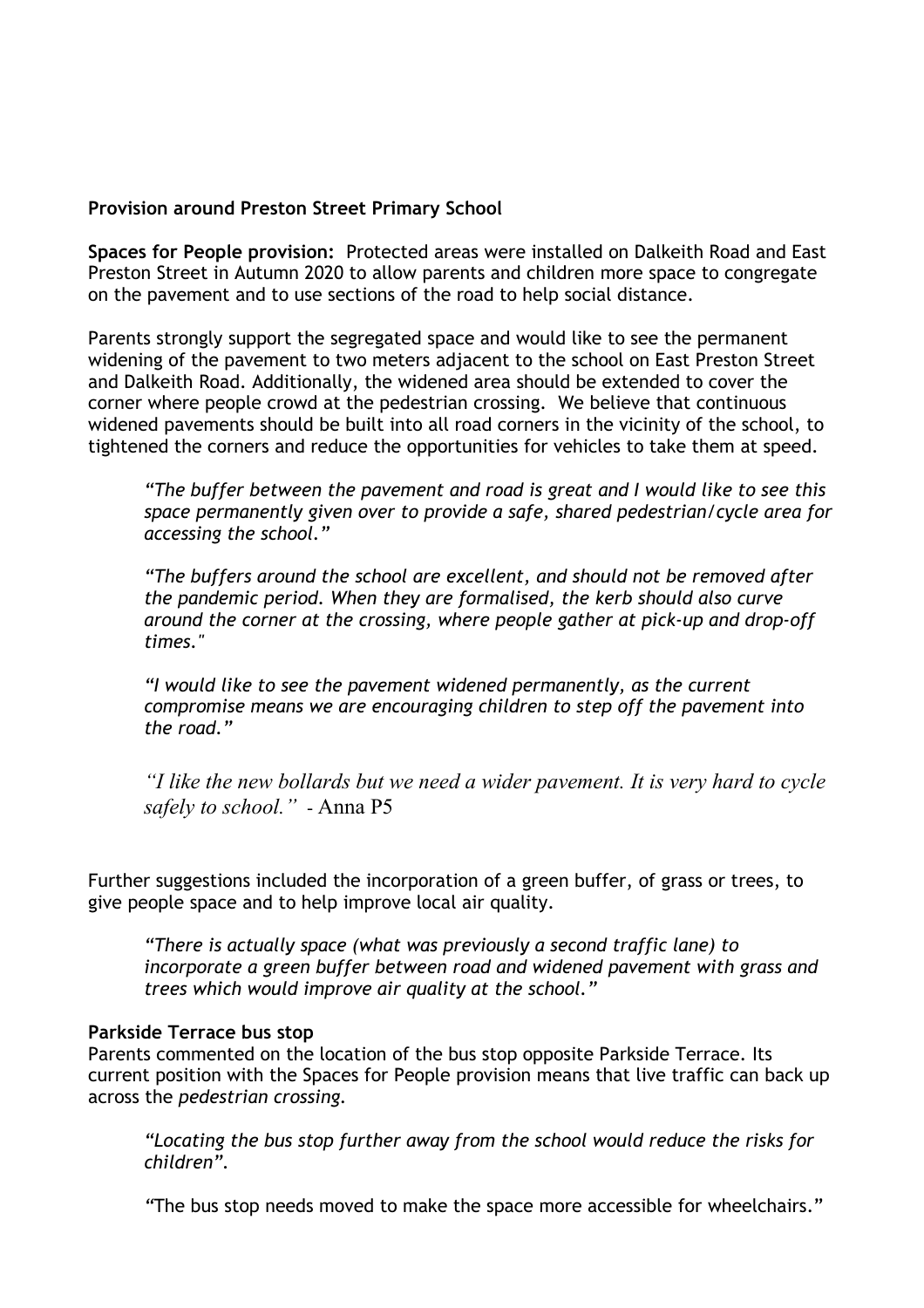A further reason to move the bus stop is that there is very little space on the pavement to socially distance when walking with children with people waiting at the bus stop. Parents feel they have to step into the road to pass safely.

*"Bus stop outside school needs moving - since concrete blocks have been installed I've witnessed traffic backing up behind a bus and then moving forward, even though the pedestrian crossing has turned green (with children crossing!)."*

#### **Parking at school**

Parents felt strongly that there should be no parking outside the school and that this should be enforced. Parking could be discouraged by extending the widened pavement from school to for example Oxford Street and Lutton Place. Families should be encouraged to travel by foot or bicycle as far as possible.

*"There should be no parking outside the school"… and… "*no parking within pick up/drop off hours."

*"The most useful thing with the current temporary measures is the way they prevent cars from parking in this area which is a real concern for road safety. I've seen [a member of staff] out moving cars on at the start and end of the day which is great but it would be nice if he didn't have to do this."*

*"It would be helpful to have traffic calming measures directly outside the school and no parking within pick up/drop off hours."*

### **Traffic**

Parents felt strongly about the level of traffic and pollution around the school. We want to explore the possibility of calming the traffic and reprioritising traffic lights during school hours to give priority to pedestrians at each light phase. The aim is to help manage crowding of children and parents on pavements at peak times.

*"It would be helpful to have traffic calming measures directly outside the school"*

*"The 'green man' is too short and it means you have to rush across which is not safe."* Sebo P5

*"All roads in and out of Dalkeith road/East Preston Street junction could have lanes permanently reduced. Traffic should be calmed on approach to the school in all directions."*

*"It is very noisy around school with cars and sirens. The bus stop is not in a good place for walking and cycling to school."* - Sammy P5

*"Safer wider pavements would allow more children to walk and cycle to school safely but the amount and speed of traffic is a real worry."*

**Active travel and improvements to local streets**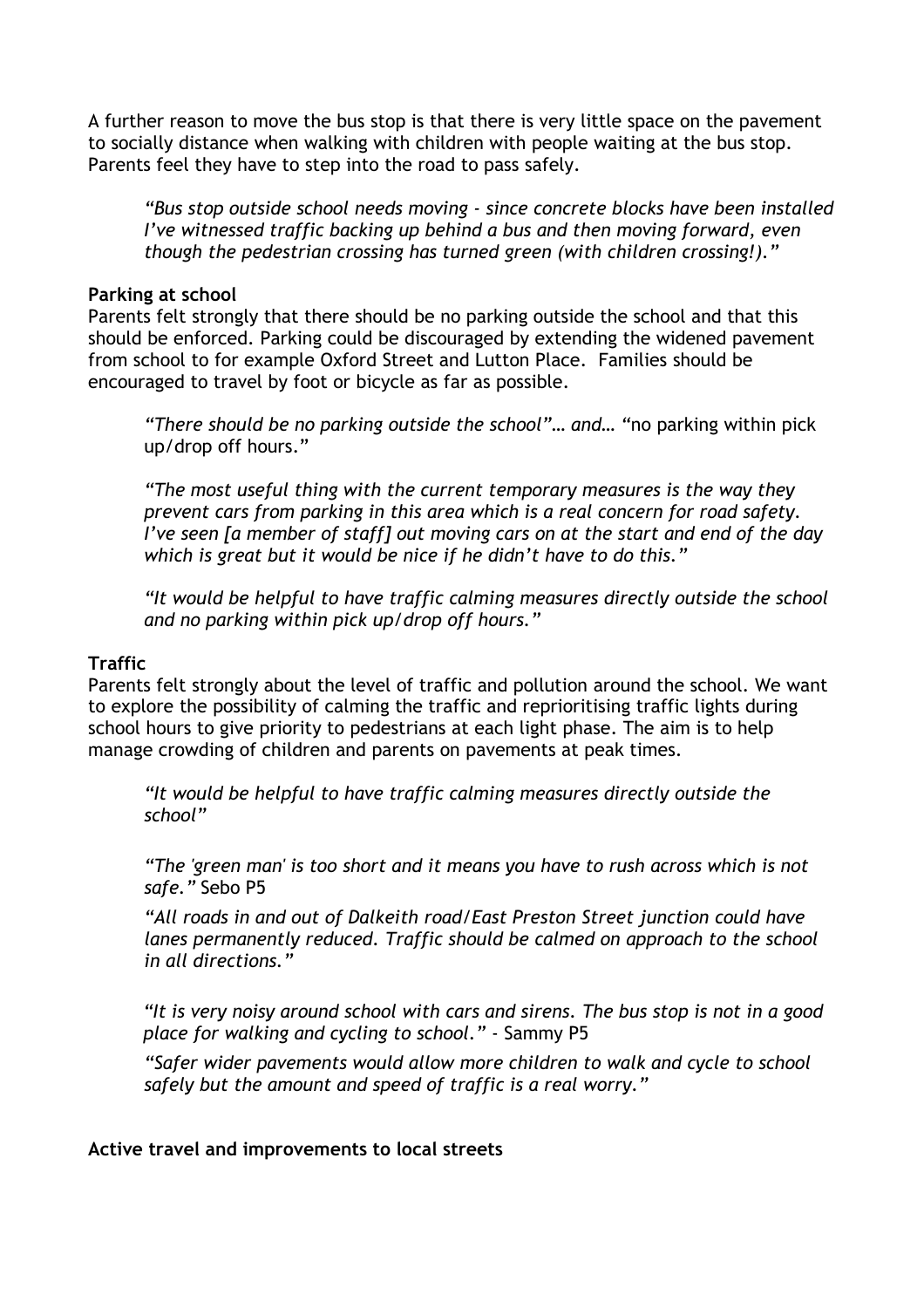There are currently no segregated bike lanes or quiet routes to Preston Street Primary School. The current Spaces for People provision at school is difficult for children and parents with bikes to safely stop off the road.

We would like to discuss the possibility of designing a safe quiet route which would be beneficial for all children wanting to reach school safely. We recognise that there are challenges linked to delivering this.

Children and families approach school from many surrounding streets, the majority by foot or by bicycle. Improvements to local routes. We have summarised the main responses from parents with suggestions to local routes. We note that the issues reported about local routes are as important to respondents as the infrastructure directly outside the school in terms of getting children to school safely.

| <b>Bernard</b> | Bernard Street has been a crossing of concern for families an |
|----------------|---------------------------------------------------------------|
| Street         | issue which has been raised at Parent Council meetings.       |

*"Zebra crossing / traffic lights needed at the Bernard Street crossing. Is the council waiting for a fatal accident to take place? It is unsafe for children to cross without the lollypop man."*

The Parent Council understands that a Zebra crossing is planned for Bernard Street

**Lutton Place** Parents highlighted that Lutton Place should have a pedestrian priority raised crossing. This is a key route for families walking from Hope Cottage nursery to Preston Street School.

**Salisbury Road** A crossing at Salisbury road is seen as important. There is no pedestrian phase built into the traffic light sequence. Sight lines are difficult and it is hard to anticipate if a vehicle is turning into Salisbury Road.

> "The Salisbury Road crossing on Dalkeith Road is extremely dangerous. Many of us have seen cars braking suddenly when they come around that corner because a kid hasn't seen them coming. There needs to be a crossing light there."

*"Crossing at Salisbury Rd is dangerous because cars turn the corner fast without looking"* - Tabitha P5

*"The junction outside the Salisbury Arms is dangerous and the reason I am uncomfortable with my kids walking to school alone - you cannot see cars coming up Dalkeith Road because you are looking from beyond the barrier so it's often a risky dash. "*

*"There is no pedestrian phase at the Salisbury Road junction. Northbound cars are signalled to turn left from Dalkeith Road, then southbound cars are signaled to turn right from Dalkeith Road, and there's no clear space for kids to safely cross—they must hope for a gap between the two streams of*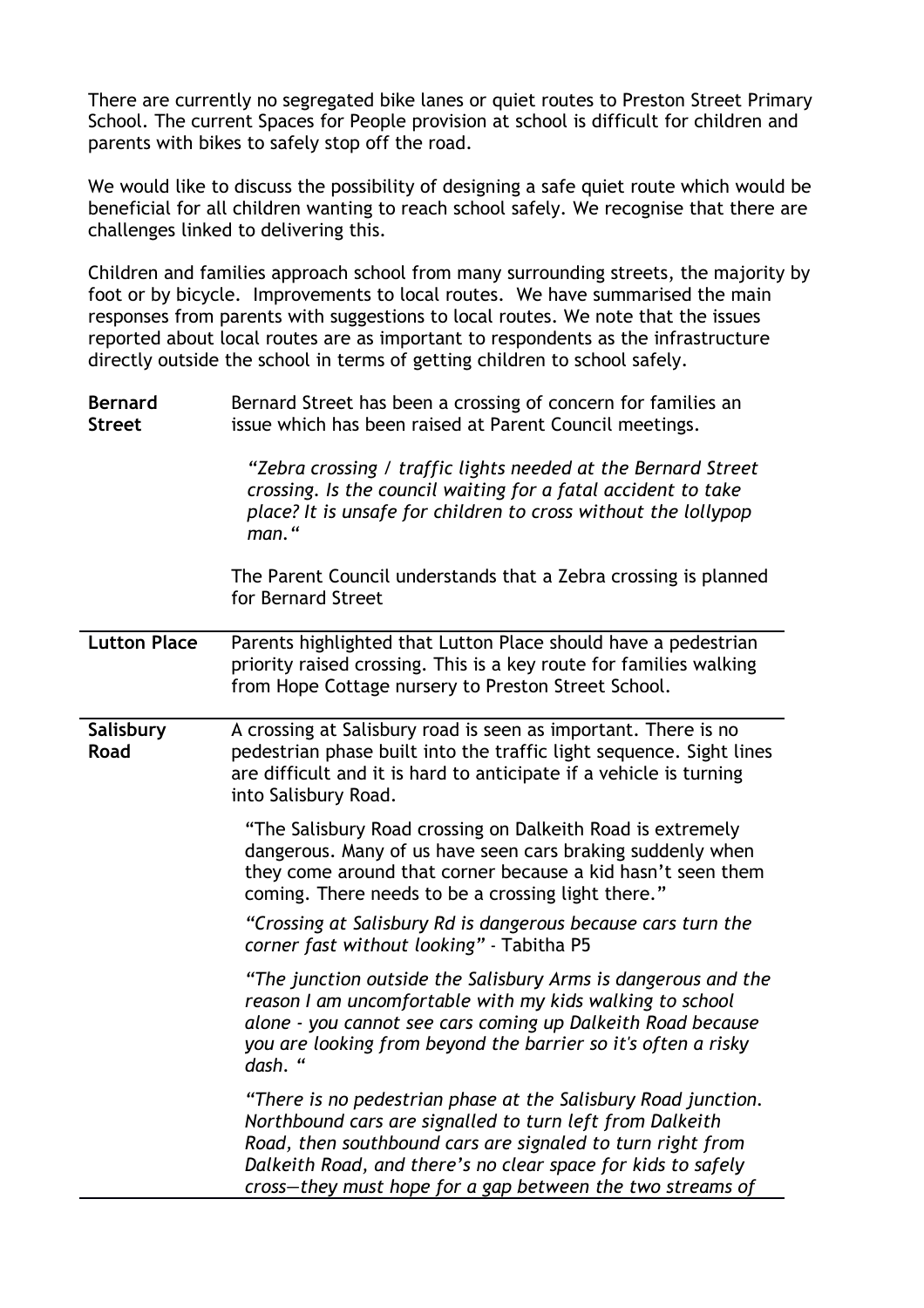*traffic. It's certainly not acceptable on a main route to school."*

*"The railings by the road at the crossing make for very narrow pinch points, a family with a buggy is unable to pass through easily. At peak times the pavement is very congested."*

*"Major safety improvements need to be made at Salisbury Arms junction."*

**Dalkeith Road / Priestfield Road Junction** Pavements here are narrow and include a high level of street furniture such as signs and bins. Clearer lights at the crossing would help pedestrians including the addition of green man on Priestfield Road / East Mayfield.

> *"Much of the pavement on Dalkeith road is too narrow (sometimes due to clutter such as bins). The road should either be made a 20mph zone or the pavement should be widened, especially around the Priestfield junction. "*

*"The new crossing priority at the Priestfield junction is a great improvement for pedestrians. (The phasing is now set to car/car/pedestrian throughout the day.)"*

*"The junction at Dalkeith Road / East Mayfield / Priestfield Road need green men in all 4 directions. Pedestrians have priority in all directions at one point in the sequence, it's just not obvious as the council haven't fitted the green men."*

#### **Concerns about the impact of planned Low Emissions Zones**

Low Emissions Zones are planned to be introduced into Edinburgh over the next decade. While these are welcomed, parents note that the current proposed plan has the potential to channel more heavily-polluting vehicles past the junction at the school. This is a serious concern to the health and well-being of children and staff at the school if the impact on air quality directly outside the school is worse.

Parents suggested more radical measures to follow-up on the first steps taken around Preston Street. these include, closing the street to motor vehicles or reducing the number of lanes on Dalkeith Road to vastly reduce traffic. This may help the Council achieve its aim of improving air quality, particularly around key sites such as schools.

The measures around Preston Street Primary are a reasonable first step but bolder long term action is required including the closure of East Preston Street to motor vehicles, allowing the extension of the playground and current measures; the closure of at least two lanes on Dalkeith Road and improvement to road crossings on main routes to school (Bernard Terrace, Salisbury Place).

#### **An opportunity for rapid transformation**

Parents support a complete rethink of the traffic and priorities in the general area, with the view that bold action should be taken quickly to safeguard our children's lives, health and ability to learn. The school is effectively marooned in the midst of several lanes carrying large volumes of alternately speeding or queueing traffic with the